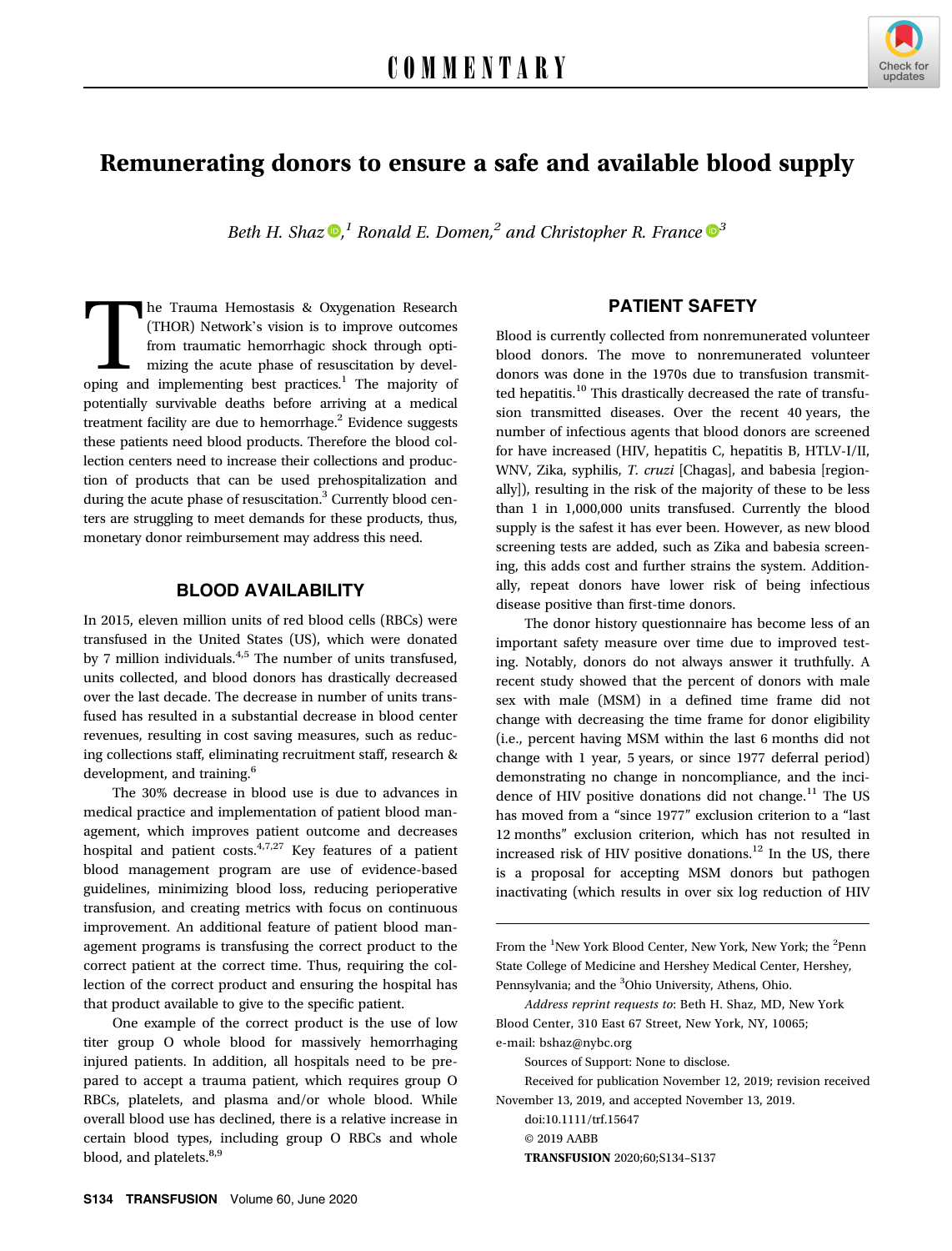and most other viruses and bacteria) those products. Additionally, the FDA is considering adding questions that more appropriately target individuals with high risk behaviors. The FDA also wants a pathogen inactivation system that can be applied to all blood products without adding costs.<sup>13,14</sup> Pathogen inactivation enables a proactive approach to reduce transfusion transmitted infections.

Source plasma donors are remunerated. A few additional steps are included in the process of making product from source plasma to decrease the risk of transfusion transmitted infections, such as product pathogen inactivation, additional donor testing (both in protecting the donor and the patient) and quarantining the first donation.

### DONOR MOTIVATION

An adequate blood supply relies on the community to donate blood, and the community relies on their blood center to have the blood available when needed. In the US, the community has expanded to the entire country as blood centers have merged, creating national systems. Additionally, hospitals have merged into national systems with a single blood supplier. Thus, no longer do we rely on our local community for blood product self-sustainability, but we turn to the nation. This potentially influences donor motivation as there is now distance between the donor and the recipient.

Primary motivators to donate blood are convenience, prosocial behavior, and personal values.<sup>15</sup> Blood donation is part of prosocial behaviors—volunteering and donating money—in order to help others. $^{16}$  In the last decade significant shifts have been made. First, the generation most dedicated to giving blood are aging. Second, the US has increasingly relied on high school donors, who are more likely to have adverse events and take longer to recover their iron stores after donation.<sup>17</sup> Many blood centers are implementing policies to limit teenage blood donation for these reasons, putting an additional strain on the US blood supply. Notably some countries do not allow individuals under age 18 to donate blood. $18$ 

Although blood donation is commonly viewed as an altruistic activity, it is worth noting that a variety of incentives are nonetheless routinely provided. A recent review on the impact of incentives on donation behavior by Chell et al. identified many of the incentives currently in use in the US as monetary payments (e.g., travel compensation, charity donation, discounts, and gift cards).19 In contrast, small gifts, time off work or school, tickets for events, and health checks were classified as nonmonetary incentives. Thus, many items which blood centers currently offer non-remunerated donors are arguably paid incentives. Although Chell and colleagues also suggest that nonmonetary incentives are particularly well-received among younger and less experienced donors, a prior review by Lacetera and colleagues provides compelling evidence that

people may express a preference for non-monetary incentives in survey studies but are more likely to respond with actual donation behavior when monetary incentives are provided. $20$ Although more research is needed due to the limited existing literature, provision of incentives does appear to promote donation behavior and may help to encourage recruitment and retention of early career and younger donors as they develop internal motivation for giving.

Motivating donors varies by demographics, including age, sex, donor status, and type of donation. $21$  With the change in the population and the donor population as well as change in blood center operations, new tactics are needed. One recent survey of German donors demonstrated remuneration as motivation reason was more likely in repeat, male, and young adult donors.<sup>21</sup>

Source plasma is a rapidly growing business, and a major US export.<sup>22</sup> The US supplies over 60% of the world's plasma for further manufacturing.<sup>23</sup> The world depends on the US to supply the material to make life-saving products, such as albumin, intravenous immunoglobulin, and clotting factors. However, as the source plasma industry grows, there is concern that volunteer non-remunerated blood donors will move to become source plasma donors.

It may be the balance the US and other developing countries had past achieved in using voluntary, non-remunerated donors for whole blood and other blood products and using paid, compensated donors for plasma for further manufacturing, may now be upset. $^{24}$  This balance depended on each sector, usually the not-for-profit community blood center and the for-profit plasma collection center, each meeting its need and the community needs. Maybe, for the US, as the plasma centers have grown, as have their locations and collections, while the community blood centers have shrunk as have their location, collections, and resources, this balance is off.

## DONATION VERSUS PRODUCT NEED

There is a disconnect between what is being altruistically donated and what is being demanded from the customers to best care for their patients. Although the number of RBC units being distributed is decreasing, the percent of group O, Rh negative (the universal blood product) units being distributed is increasing.<sup>25</sup> Blood centers request these donors to donate more frequently, while encouraging donors with other blood types to donate platelet or plasma products because, for example, group AB RBCs are infrequently desired compared to group AB plasma or platelets which are frequently desired. However, these platelet and plasma apheresis collections mostly occur at fixed sites versus mobile drives and take longer, thus blood centers are asking more of these donors.

Additionally, special patient populations require precisely matched RBC units. For example, patients with hemoglobinopathies (sickle cell disease or thalassemia) require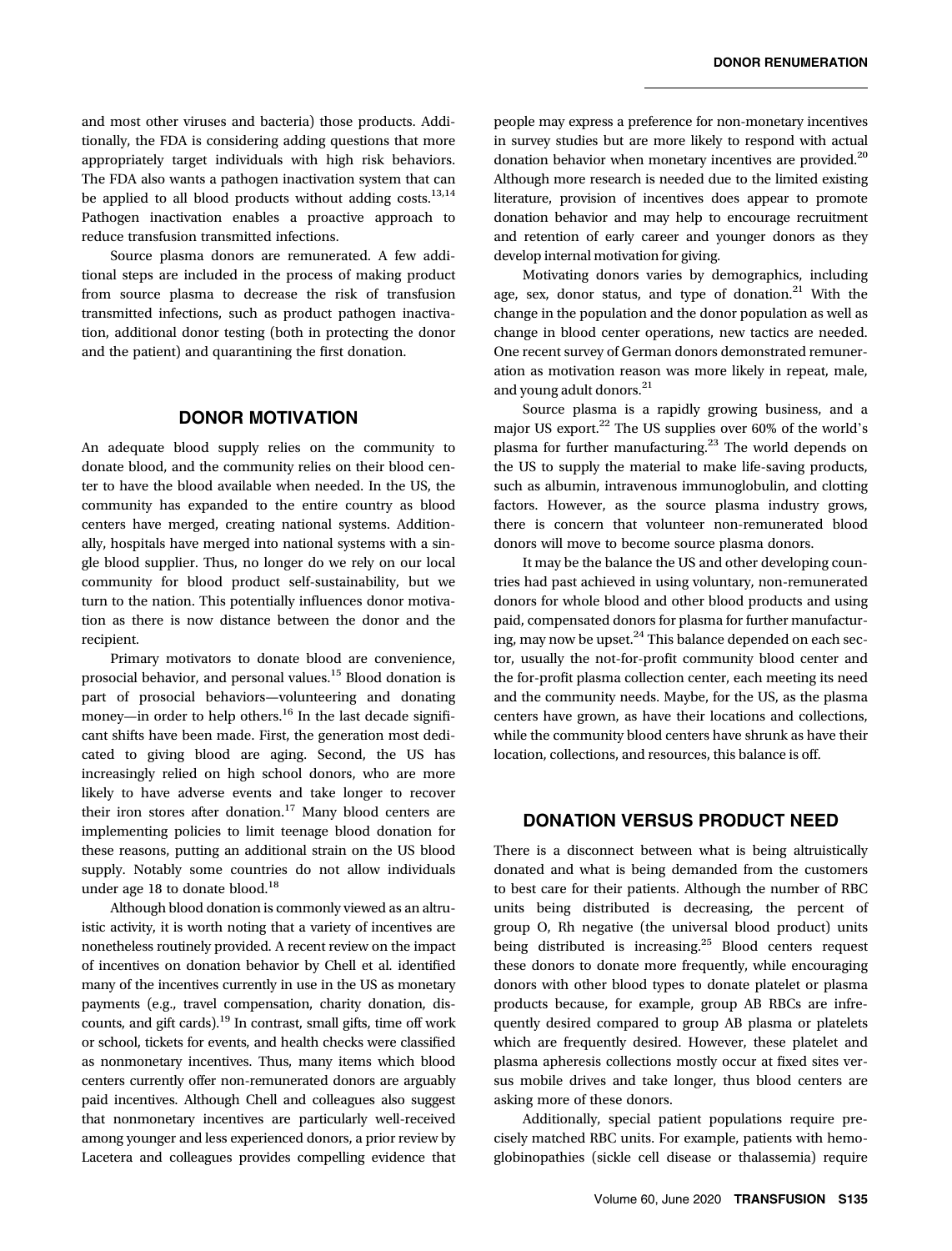antigen matched RBCs to prevent alloimmunization. Currently, not enough of these matched units are donated to meet the needs of this patient population.26

Lastly, as more knowledge is gained from understanding the product impact on patient outcome, then more precisely matched products will be needed for a particular patient.<sup>27</sup> Vein-to-vein databases are assisting in answering the question of what is the best product for a particular patient. The blood suppliers will then need to make sure the patient has access to these products. This will require improved information systems that connect the hospital to the blood center.

#### ETHICS

There are a few ethical concerns regarding monetary payment of donors. One concern is monetary incentivized donors, although they are voluntarily donating, will donate despite potential risks to their health as they may be dependent on the money. However, the industry can implement extra donor safety and care measures, such as ensuring appropriate iron stores, vaccination, and health screening. Maybe resources that are spent on the inefficiencies of the current volunteer system (e.g., recruitment, low donor return rates, and product wastage) can be used to benefit the donors and the blood collection agencies.

A second concern is that current volunteer donors may no longer participate. However, there is evidence that monetary incentives actually increase overall donation behavior and that this effect is strongest among older and more frequent donors.<sup>28</sup> Importantly, there are also ways to minimize the threat that a transition to external incentives may represent for existing donors. For example, support for the internal motivation of existing donors could be promoted by enhancing their sense of autonomy (e.g., allowing donors to choose their preferred incentive from an array of options, such as cash payment, gift cards, or an equivalent charitable donation) as well as their sense of relatedness to the wider blood collections community (e.g., by engaging them in the conversation about the need for a transition and allowing them to provide input regarding their views and preference regarding appropriate payments). In this fashion, it may be possible to provide external incentives to all donors while supporting the internal motivation of existing donors.

Lastly, then we, as a society, must determine what is reasonable to pay for versus what should be voluntary, such as kidney donation.

#### **CONCLUSION**

In conclusion, a potential blood sustainability strategy would be to reimburse blood donors to ensure a safe and adequate supply while protecting the donors and meeting the patients' needs. Additionally, we will need to

understand the cost and benefits, the targeted populations (all or only for certain products), and society's acceptance. However, with many changes in blood safety, population demographics, social norms, and economics, it is time we embrace remunerated donors.

#### CONFLICT OF INTEREST

The authors have disclosed no conflicts of interest.

#### **REFERENCES**

- 1. Yazer MH, Spinella PC. Activities of the THOR-AABB Working Party. J Trauma Acute Care Surg 2018;84:S18-20.
- 2. Eastridge BJ, Holcomb JB, Shackelford S. Outcomes of traumatic hemorrhagic shock and the epidemiology of preventable death from injury. Transfusion 2019;59:1423-8.
- 3. Zhu CS, Pokorny DM, Eastridge BJ, et al. Give the trauma patient what they bleed, when and where they need it: establishing a comprehensive regional system of resuscitation based on patient need utilizing cold-stored, low-titer O+ whole blood. Transfusion 2019;59:1429-38.
- 4. Ellingson KD, Sapiano MRP, Haass KA, et al. Continued decline in blood collection and transfusion in the United States-2015. Transfusion 2017;57(Suppl 2):1588-98.
- 5. Sapiano MRP, Savinkina AA, Ellingson KD, et al. Supplemental findings from the National Blood Collection and Utilization Surveys, 2013 and 2015. Transfusion 2017;57(Suppl 2): 1599-624.
- 6. Klein HG, Hrouda JC, Epstein JS. Crisis in the sustainability of the U.S. blood system. N Engl J Med 2017;377:1485-8.
- 7. Shaz BH, Hillyer CD, Gil M. Transfusion medicine and hemostasis: clinical and laboratory aspects. 3rd ed. Cambridge, MA: Elsevier; 2018.
- 8. AABB. Association Bulletin #19-02: recommendations on the use of Group O red blood cells, June 26, 2019. [https://www.](https://www.aabb.org/programs/publications/bulletins/Documents/ab19-02.pdf) [aabb.org/programs/publications/bulletins/Documents/ab19-](https://www.aabb.org/programs/publications/bulletins/Documents/ab19-02.pdf) [02.pdf.](https://www.aabb.org/programs/publications/bulletins/Documents/ab19-02.pdf) Accessed December 19. 2019.
- 9. Spinella PC, Gurney J, Yazer MH. Low titer group O whole blood for prehospital hemorrhagic shock: it is an offer we cannot refuse. Transfusion 2019;59:2177-9.
- 10. Domen RE. Paid-versus-volunteer blood donation in the United States: a historical review. Transfus Med Rev 1995;9: 53-9.
- 11. O'Brien SF, Osmond L, Fan W, et al. Compliance with timebased deferrals for men who have sex with men. Transfusion 2019;59:916-20.
- 12. US Food and Drug Administration. Blood Products Advisory Committee Meeting. Topic III: Blood Donation Policies Regarding Men Who Have Sex with Men (MSM). March 20-21, 2019. <https://www.fda.gov/media/120953/download>. Accessed December 19, 2019.
- 13. US Food and Drug Administration. Statement from FDA Commissioner Scott Gottlieb, M.D., and Director of FDA's Center